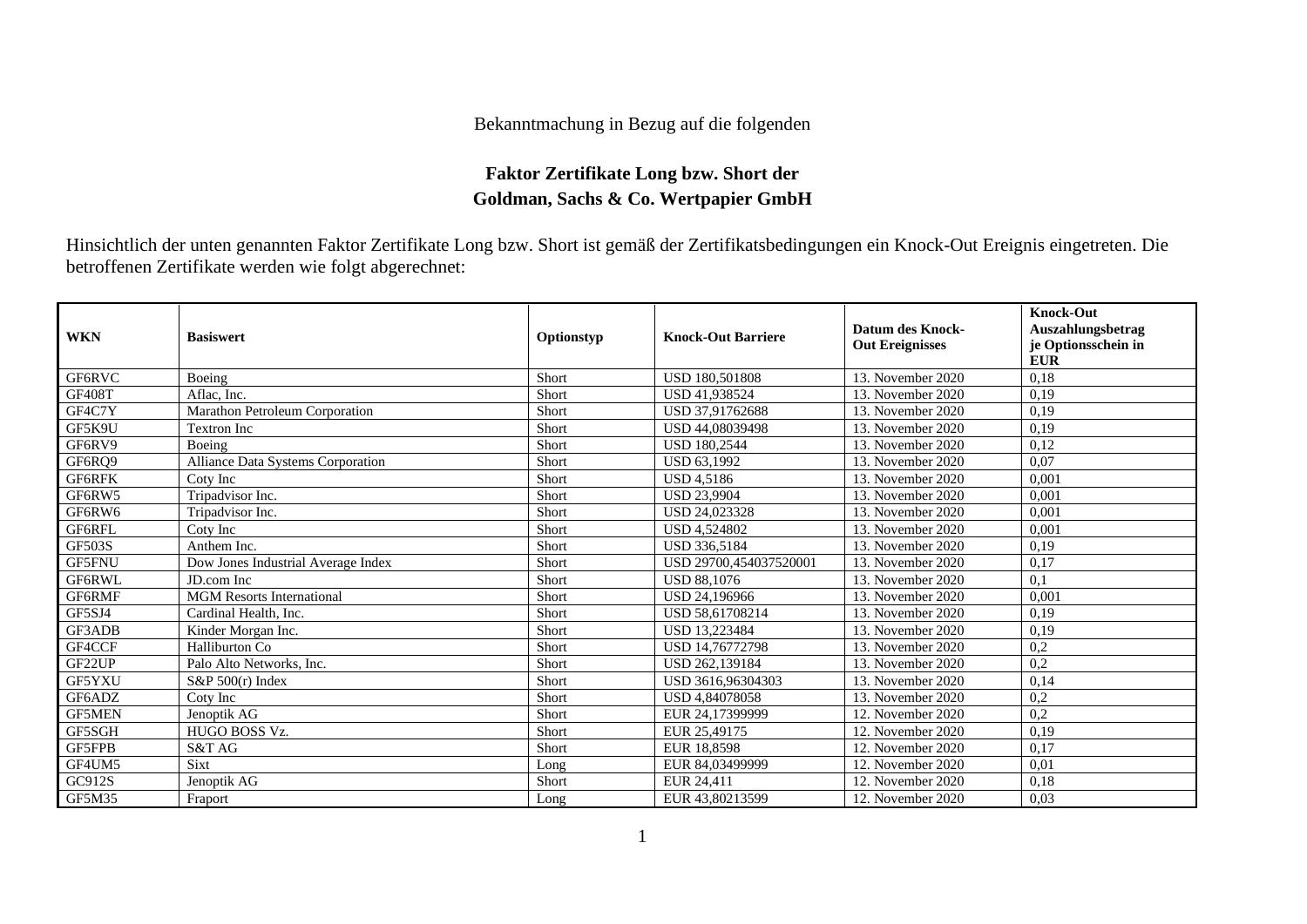| <b>WKN</b>    | <b>Basiswert</b>                   | Optionstyp | <b>Knock-Out Barriere</b> | <b>Datum des Knock-</b><br><b>Out Ereignisses</b> | <b>Knock-Out</b><br>Auszahlungsbetrag<br>je Optionsschein in<br><b>EUR</b> |
|---------------|------------------------------------|------------|---------------------------|---------------------------------------------------|----------------------------------------------------------------------------|
| GC4CY4        | Stroeer                            | Short      | EUR 72,01224499           | 12. November 2020                                 | 0,16                                                                       |
| GF62F1        | Schaeffler AG                      | Short      | EUR 6,679956              | 12. November 2020                                 | 0,2                                                                        |
| GF62F0        | Schaeffler AG                      | Short      | EUR 6,67079999            | 12. November 2020                                 | 0,15                                                                       |
| GF4FNA        | Schaeffler AG                      | Short      | EUR 6,70349999            | 12. November 2020                                 | 0,19                                                                       |
| GF5BNJ        | Bechtle                            | Short      | EUR 176,72789842          | 12. November 2020                                 | 0,19                                                                       |
| GF5BNH        | Bechtle                            | Short      | EUR 176,24376             | 12. November 2020                                 | 0,17                                                                       |
| GF6AB7        | <b>SMA Solar Technology</b>        | Short      | EUR 50,14835133           | 12. November 2020                                 | 0,17                                                                       |
| GF5VQF        | <b>BT</b> Group                    | Short      | GBP 1,23675               | 12. November 2020                                 | 0,17                                                                       |
| GC9PUA        | TelefÃ3nica Deutschland Holding AG | Short      | EUR 2,35926               | 12. November 2020                                 | 0,12                                                                       |
| GF5M5W        | <b>Invested Plc</b>                | Short      | GBP 1,89682739            | 12. November 2020                                 | 0,14                                                                       |
| GF67WH        | <b>SMA Solar Technology</b>        | Short      | EUR 49,09766138           | 12. November 2020                                 | 0,15                                                                       |
| <b>GF1JTU</b> | <b>COCA-COLA HBC AG-CDI</b>        | Short      | GBP 22,375197             | 12. November 2020                                 | 0,18                                                                       |
| GF492V        | <b>SMA Solar Technology</b>        | Short      | EUR 48,66700094           | 12. November 2020                                 | 0,17                                                                       |
| GF5M1X        | Cancom                             | Short      | EUR 43,23620599           | 12. November 2020                                 | 0,17                                                                       |
| GF4LGZ        | Stroeer                            | Short      | EUR 74,74194061           | 12. November 2020                                 | 0,15                                                                       |
| GF4LH0        | Stroeer                            | Short      | EUR 75,15313413           | 12. November 2020                                 | 0,16                                                                       |
| GF3QGX        | S&T AG                             | Short      | EUR 19,28983968           | 12. November 2020                                 | 0.17                                                                       |
| GF4FBG        | Ocado Group PLC                    | Short      | GBP 23,95000798           | 12. November 2020                                 | 0,17                                                                       |
| GF5VN6        | Stroeer                            | Short      | EUR 72,03696212           | 12. November 2020                                 | 0,19                                                                       |
| GF5VN5        | Stroeer                            | Short      | EUR 71,83961998           | 12. November 2020                                 | 0,17                                                                       |
| GF3QVF        | Stroeer                            | Short      | EUR 73,25514498           | 12. November 2020                                 | 0,13                                                                       |
| GF4053        | MorphoSys AG                       | Long       | EUR 87,13948              | 12. November 2020                                 | 0,17                                                                       |
| GF6AB6        | <b>SMA Solar Technology</b>        | Short      | EUR 47,74045391           | 12. November 2020                                 | 0,04                                                                       |
| GF67WG        | <b>SMA Solar Technology</b>        | Short      | EUR 47.74045391           | 12. November 2020                                 | 0,03                                                                       |
| GF5VJA        | RingCentral, Inc.                  | Short      | USD 301,60592568          | 12. November 2020                                 | 0,2                                                                        |
| GF6J69        | Tripadvisor Inc.                   | Long       | USD 23,68039071           | 12. November 2020                                 | 0,17                                                                       |
| GF5W17        | HanesBrands                        | Long       | USD 12,28207499           | 12. November 2020                                 | 0,16                                                                       |
| <b>GF5BUR</b> | Kohl's Corporation                 | Long       | USD 22,52411521           | 12. November 2020                                 | 0,18                                                                       |
| GF67US        | Plug Power                         | Short      | <b>USD 23,69</b>          | 12. November 2020                                 | 0,19                                                                       |
| GF53R5        | UnitedHealth Group                 | Short      | USD 359,22638             | 12. November 2020                                 | 0,19                                                                       |
| GF6P2M        | <b>SMA Solar Technology</b>        | Short      | EUR 44,5372               | 12. November 2020                                 | 0,001                                                                      |
| GF3V6R        | Deutsche Pfandbriefbank            | Short      | EUR 7,53224999            | 12. November 2020                                 | 0,2                                                                        |
| GF3CFL        | <b>AEX</b> Index                   | Short      | EUR 607,54807904          | 12. November 2020                                 | 0,2                                                                        |
| GF5YZM        | Jungheinrich                       | Short      | EUR 36,9444               | 12. November 2020                                 | 0,19                                                                       |
| GF5YXK        | Cancom                             | Short      | EUR 43,96730398           | 12. November 2020                                 | 0,17                                                                       |
| GF32FW        | Tenaris SA                         | Short      | EUR 5,81622499            | 12. November 2020                                 | 0,2                                                                        |
| GB6CYH        | Beiersdorf                         | Short      | EUR 104,52812499          | 12. November 2020                                 | 0,2                                                                        |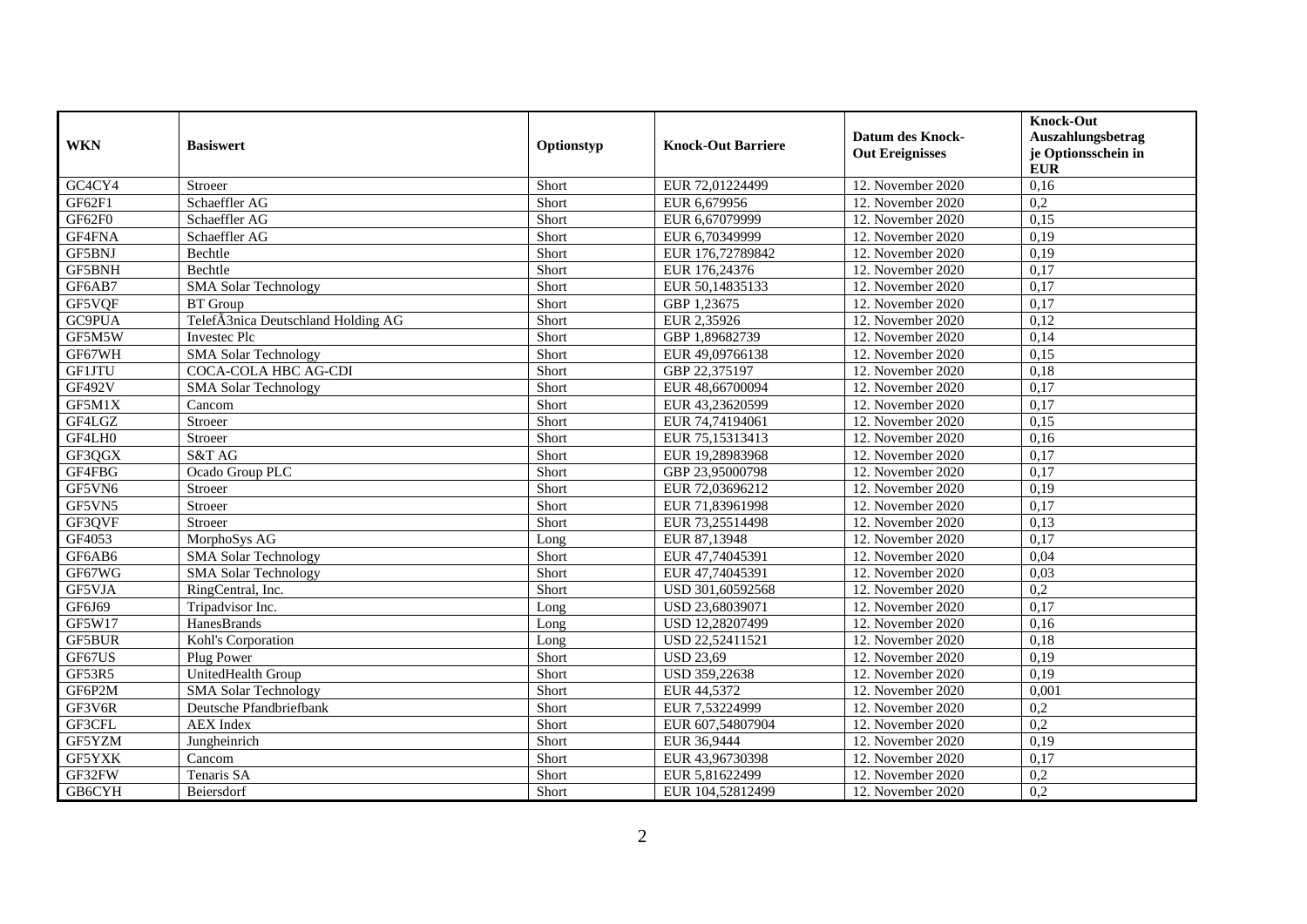| <b>WKN</b>    | <b>Basiswert</b>                             | Optionstyp | <b>Knock-Out Barriere</b> | <b>Datum des Knock-</b><br><b>Out Ereignisses</b> | <b>Knock-Out</b><br>Auszahlungsbetrag<br>je Optionsschein in<br><b>EUR</b> |
|---------------|----------------------------------------------|------------|---------------------------|---------------------------------------------------|----------------------------------------------------------------------------|
| GF45RJ        | JD.com Inc                                   | Short      | USD 88,71444586           | 12. November 2020                                 | 0,15                                                                       |
| GF5BUQ        | Kohl's Corporation                           | Long       | USD 23,04959999           | 12. November 2020                                 | 0,16                                                                       |
| GF4UMK        | DaVita Inc.                                  | Short      | USD 108,59524799          | 12. November 2020                                 | 0,18                                                                       |
| GF4P4F        | American Airlines Group Inc.                 | Long       | USD 11,78234399           | 12. November 2020                                 | 0,18                                                                       |
| GF680M        | Renault                                      | Short      | EUR 28,63221471           | 13. November 2020                                 | 0,16                                                                       |
| GF5ZHM        | Deutsche Börse                               | Short      | EUR 136,20368999          | 13. November 2020                                 | 0,16                                                                       |
| <b>GC8U55</b> | Delivery Hero AG                             | Long       | EUR 101,35689             | 13. November 2020                                 | 0,1                                                                        |
| GF1LZ2        | Delivery Hero AG                             | Long       | EUR 102,72299999          | 13. November 2020                                 | 0,001                                                                      |
| <b>GC5ELB</b> | Delivery Hero AG                             | Long       | EUR 101,92875             | 13. November $2020$                               | 0,001                                                                      |
| GF5BZQ        | <b>Invested Plc</b>                          | Short      | GBP 1,9074                | 13. November 2020                                 | 0,19                                                                       |
| GF6AQB        | HELLA GmbH & Co. KGaA                        | Short      | EUR 45,963                | 13. November 2020                                 | 0,16                                                                       |
| <b>GF560U</b> | Delivery Hero AG                             | Long       | EUR 103,63374             | 13. November 2020                                 | 0,001                                                                      |
| GF5M0E        | Renault                                      | Short      | EUR 28,26835              | 13. November 2020                                 | 0,2                                                                        |
| GF560T        | Delivery Hero AG                             | Long       | EUR 103,782               | 13. November 2020                                 | 0,01                                                                       |
| GF5KAY        | HELLA GmbH & Co. KGaA                        | Short      | <b>EUR 45,9</b>           | 13. November 2020                                 | 0,2                                                                        |
| GF5G0P        | Nordex SE                                    | Long       | EUR 16,7482               | 13. November 2020                                 | 0,12                                                                       |
| GF5JVZ        | Delivery Hero AG                             | Long       | EUR 103.45370999          | 13. November 2020                                 | 0,001                                                                      |
| GF680L        | Renault                                      | Short      | EUR 27,9939               | 13. November 2020                                 | 0,18                                                                       |
| GF5VYB        | Rolls-Royce                                  | Long       | GBP 0,88199999            | 13. November 2020                                 | 0,14                                                                       |
| GF62JZ        | <b>ITV</b>                                   | Short      | GBP 0,915552              | 13. November 2020                                 | 0,15                                                                       |
| GF5078        | CNH Industrial N.V.                          | Short      | EUR 8,50422958            | 13. November 2020                                 | 0,18                                                                       |
| GF67SW        | Delivery Hero AG                             | Long       | EUR 94,22073938           | 13. November 2020                                 | 0,15                                                                       |
| GF4RWT        | JD.com Inc                                   | Short      | USD 89,86975198           | 13. November 2020                                 | 0,17                                                                       |
| GF3CN2        | <b>KBC</b> Groep                             | Short      | EUR 55,2492               | 13. November 2020                                 | 0,18                                                                       |
| GF627R        | Alibaba Group Holding Limited ADR (New York) | Long       | USD 257,70225             | 13. November 2020                                 | 0,2                                                                        |
| <b>GC9TPH</b> | Phillips 66                                  | Short      | USD 58,190365             | 13. November 2020                                 | 0,19                                                                       |
| GF4X9C        | Mercadolibre                                 | Short      | USD 1328,39999999         | 13. November 2020                                 | 0,2                                                                        |
| GF53XT        | <b>KLA</b> Corporation                       | Short      | USD 237,00719999          | 13. November 2020                                 | 0,19                                                                       |
| GF53TC        | Microchip Technology Incorporated            | Short      | USD 125,92919999          | 13. November 2020                                 | 0,2                                                                        |
| GF5SL2        | Naturgy Energy Group SA                      | Short      | EUR 19,56022879           | 13. November 2020                                 | 0,19                                                                       |
| GF5SL1        | Naturgy Energy Group SA                      | Short      | EUR 19,002906             | 13. November 2020                                 | 0.18                                                                       |
| GF6RME        | <b>MGM</b> Resorts International             | Short      | <b>USD 24,1638</b>        | 13. November 2020                                 | 0,001                                                                      |
| GF5FUV        | Apache Corp                                  | Short      | USD 10,59945187           | 13. November 2020                                 | 0,2                                                                        |
| <b>GF629W</b> | S&P $500(r)$ Index                           | Short      | USD 3610,24335027         | 13. November 2020                                 | 0,19                                                                       |
| GF5VJL        | Walgreens Boots Alliance, Inc.               | Short      | USD 42,83398125           | 13. November 2020                                 | 0,18                                                                       |
| GF1ERD        | Norfolk Southern Corporation                 | Short      | USD 240,63788105          | 13. November 2020                                 | 0,17                                                                       |
| GC7F80        | Wal-Mart                                     | Short      | USD 152,67689999          | 13. November 2020                                 | 0,18                                                                       |